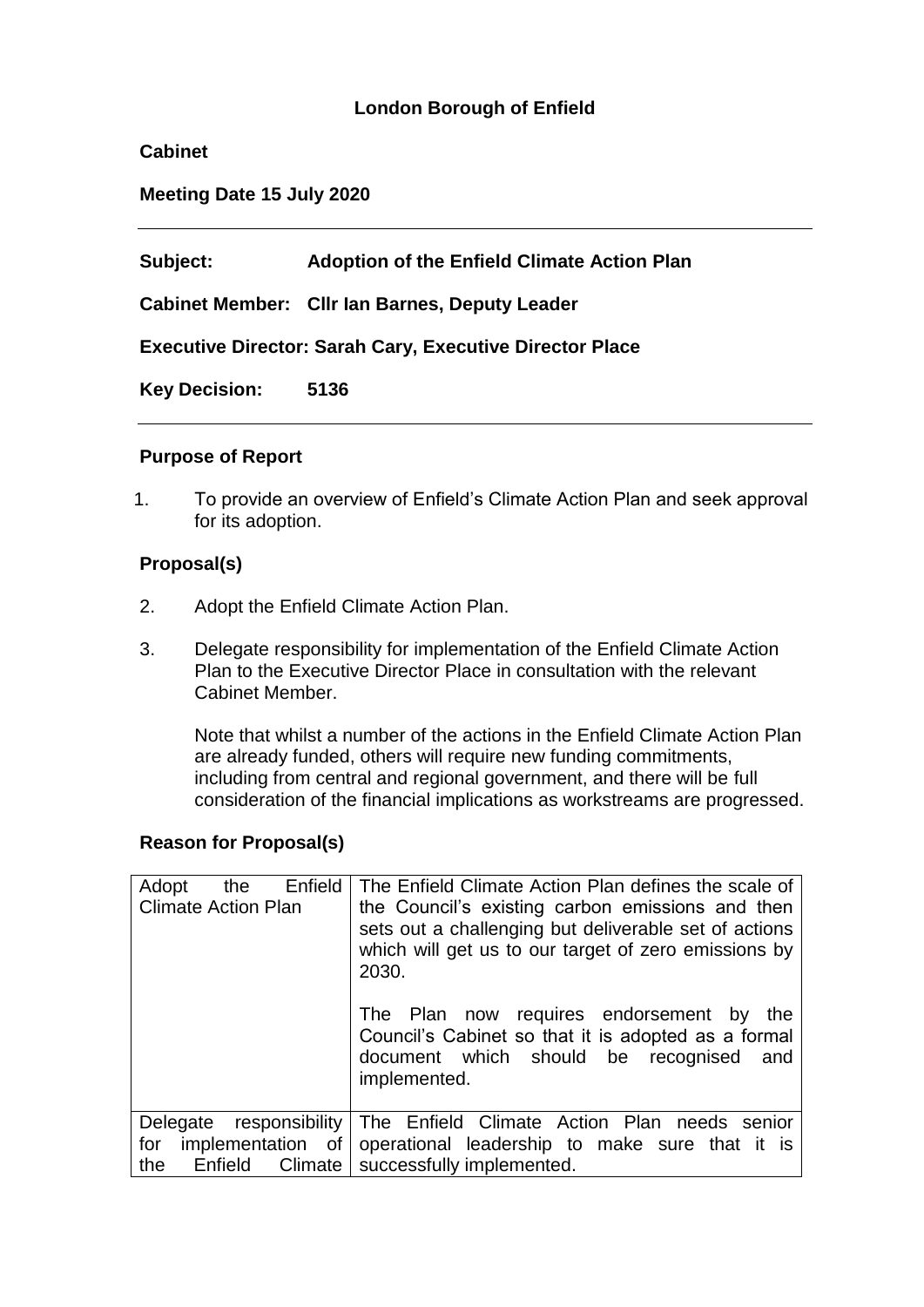| Action<br>Plan<br>the<br>to<br><b>Executive Director Place</b><br>in consultation with the<br>Cabinet<br>relevant<br>Member.                                                                                                                                                                      | Political oversight will be provided via regular<br>consultation with and<br>briefings to the relevant<br>Cabinet Member.                                                                                                                                                                                                                                                                                                                                                                                                                                                                                                                  |
|---------------------------------------------------------------------------------------------------------------------------------------------------------------------------------------------------------------------------------------------------------------------------------------------------|--------------------------------------------------------------------------------------------------------------------------------------------------------------------------------------------------------------------------------------------------------------------------------------------------------------------------------------------------------------------------------------------------------------------------------------------------------------------------------------------------------------------------------------------------------------------------------------------------------------------------------------------|
| Note that whilst a<br>number of the actions in<br>the Enfield Climate<br>Action Plan are already<br>funded, others will<br>require new funding<br>commitments, including<br>from central and<br>regional government,<br>and there will be full<br>consideration of the<br>financial implications. | The Council has already made its commitment to<br>climate change clear and a number of the actions in<br>the CAP are already funded, for example Energetik,<br>LED lights on-street and new woodlands. Some<br>actions will require additional resources and funding<br>from within the Council, while others will need<br>external funding, particularly from central and<br>regional government.<br>As with all Council decisions, as separate<br>actions/reports are brought forward for approval,<br>where required they will be supported by business<br>cases and there will be full consideration of the<br>financial implications. |

## **Relevance to the Council's Plan**

Good homes in well-connected neighbourhoods

- 4. The CAP recognises that buildings, both Council and privately owned, are key carbon emitters and that transport also has a significant impact on climate change. Reducing the impacts of buildings will involve making them more energy efficient, including via high quality new homes and the retrofit of existing, as well as connecting them to sources or renewable and low carbon energy such as the Energetik network.
- 5. New homes will also need to be built with low embedded carbon and to standards, such as Passivhaus, which minimise the energy they use. We are committing to leading with our own developments, with the forthcoming Meridian Water Sustainability Strategy setting out how this will be achieved on our largest development site.
- 6. Well-connected neighbourhoods will be delivered by improving active and sustainable travel provision to encourage a shift away from private cars, while also encouraging less polluting vehicles.

Sustain strong and healthy communities

7. Reducing carbon emissions should be a collaborative effort so there will be opportunities for everyone to be involved and play their part. One of the elements of the CAP is engaging with young people so that they support the long-term delivery of a carbon neutral Enfield.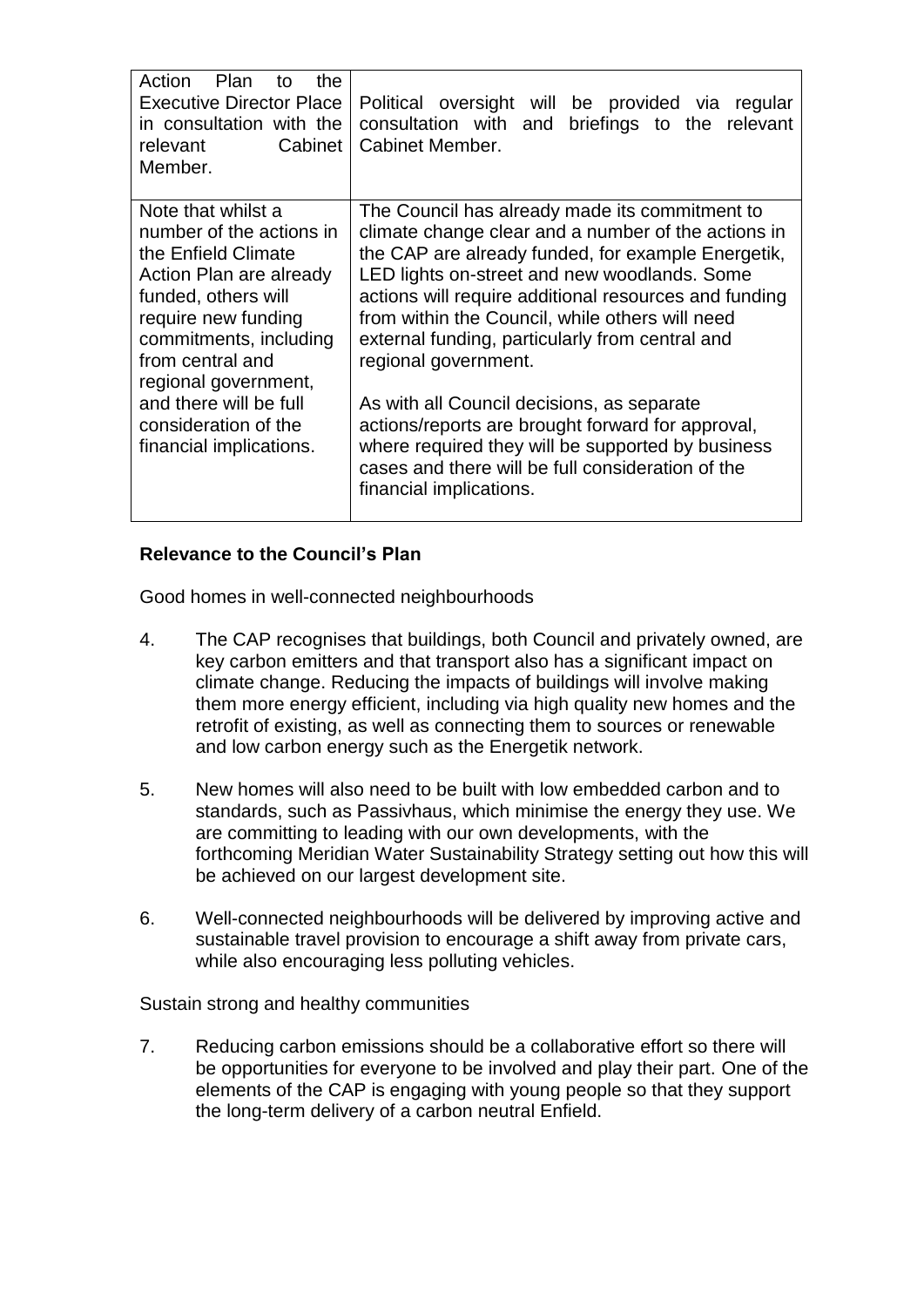- 8. As for health, aside from reducing the occurrences of adverse weather which have direct impacts on residents and the services they receive, reducing carbon emissions is linked to air quality.
- 9. Build our local economy to create a thriving place
- 10. Taking the lead on low carbon approaches, for example to construction, will require expertise and a suitably trained workforce so going carbon neutral presents an opportunity for local people to gain new knowledge and skills.

## **Background**

- 11. The Intergovernmental Panel on Climate Change report in 2018 served as a warning to the world about the urgent need to act on climate change to prevent catastrophic consequences for our community in Enfield and communities around the world.
- 12. This was not a hollow warning and transformation is taking hold in unprecedented wildfires in Australia, floods in Venice, droughts in New Zealand and devastating storm surges in the UK. Without action these will be just the start of a process that could prove unstoppable by human activity.
- 13. The action to remedy it must be local, national and global. As a major employer and influencer, the Council has acknowledged its responsibility and declared a climate emergency. In doing this we committed to:
	- Make Enfield Council a carbon neutral organisation by 2030.
	- Divest the Council from investment in fossil fuel companies.
	- Only use environmentally friendly products where we are able to do so.
	- Make our supply chain carbon neutral through ethical procurement.
	- Work with local partners and communities and positively promote changing behaviours in Enfield to limit activities scientifically linked to climate change.
- 14. To ensure we do not lose time in starting to deliver on the actions in the Climate Action Plan, it is being finalised having been informed by feedback helpfully received, including from local climate change organisations, residents and staff. Further engagement with all stakeholders will be an ongoing, and vital, part of this delivery.

### **Main Considerations for the Council**

- 15. A Climate Change Task Force (CCTF) has been set up to support the Council in managing its response to the declared climate emergency. To do this the CCTF will:
	- Focus on activities which the Council can control and influence with a view to identifying opportunities to address climate change through specific and deliverable actions.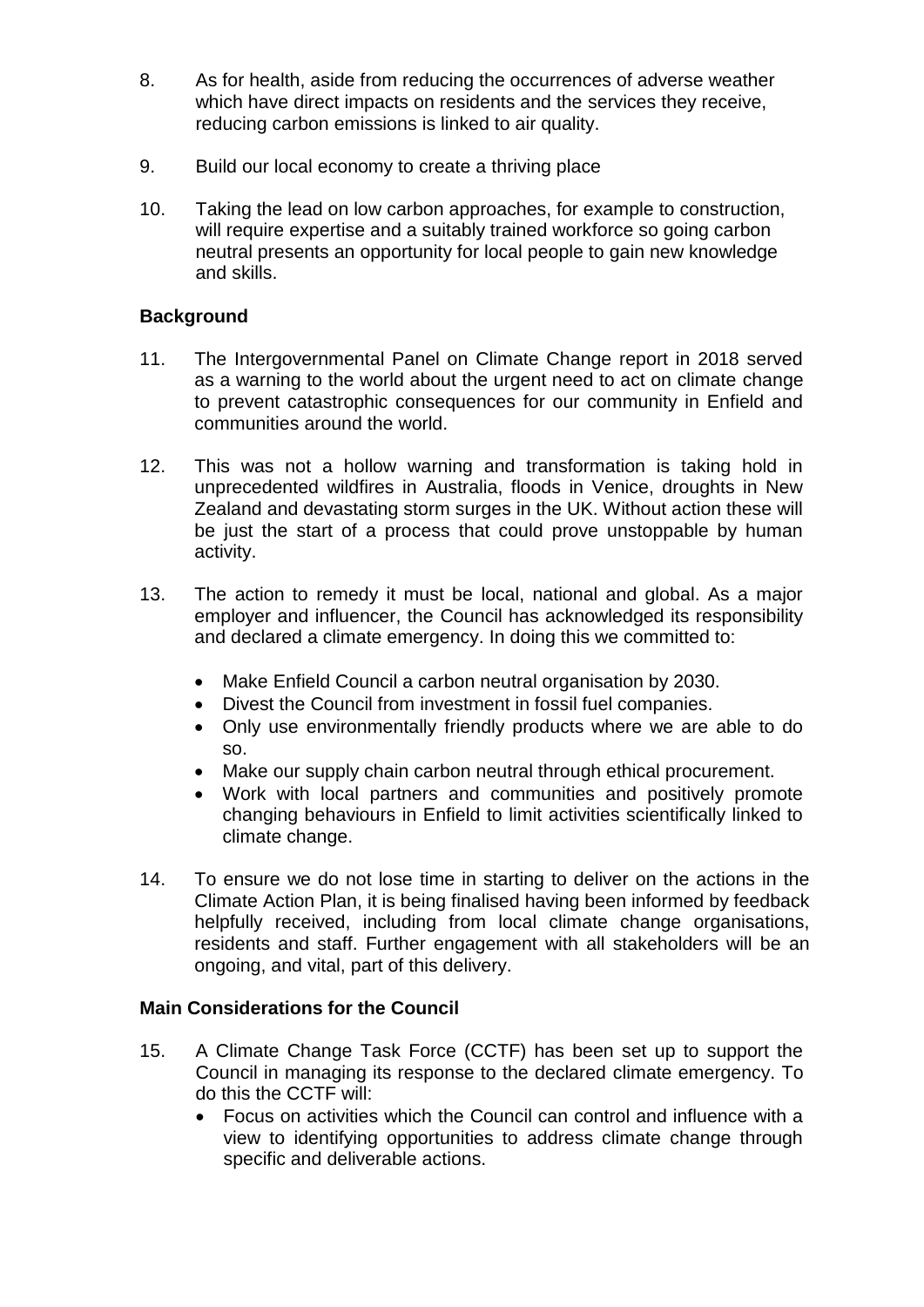- Develop a strategy to deliver on the climate emergency pledge in relation to the following seven thematic areas.
- 16. In developing this strategy, the first task was to undertake a baselining exercise of the Council's carbon footprint over three 'scopes', an approach recognised globally in carbon management. These are a way of classifying the varied nature of emissions. The table below outlines what has been included in Enfield's new baseline:

| Scope 1       | Scope 2     | Scope 3                                   |
|---------------|-------------|-------------------------------------------|
| Gas           | Purchased   | Council housing                           |
| Council       | electricity | Staff business journeys                   |
| vehicle fleet |             | Capital goods from construction           |
|               |             | Transmission and distribution losses from |
|               |             | the grid                                  |
|               |             | Staff commuting                           |
|               |             | <b>Suppliers</b>                          |
|               |             | <b>Outsourced services</b>                |

- 17. Enfield has previously only reported its scope 1 and 2 emissions. Recognising the severity of the climate crisis and the need to work with our partners and across the borough, for the first time Enfield is working to establish the carbon footprint of its suppliers and those who deliver services on its behalf (scope 3). Whilst we are focusing on reducing scope 1 and 2 to zero by 2030, we need to influence others across the borough to do the same.
- 18. In order to monitor progress, this baseline will be updated annually.
- 19. For 2018/19 Enfield's scope 1 and 2 emissions have been calculated at 21,907 tCO<sub>2</sub>e<sup>1</sup>. The breakdown of these emissions was calculated to be:



 $1$  Tonnes of carbon dioxide equivalent is a measure of emissions which takes different outputs, for example amount of electricity used, and applies a standard multiplier to give a comparable figure.

<u>.</u>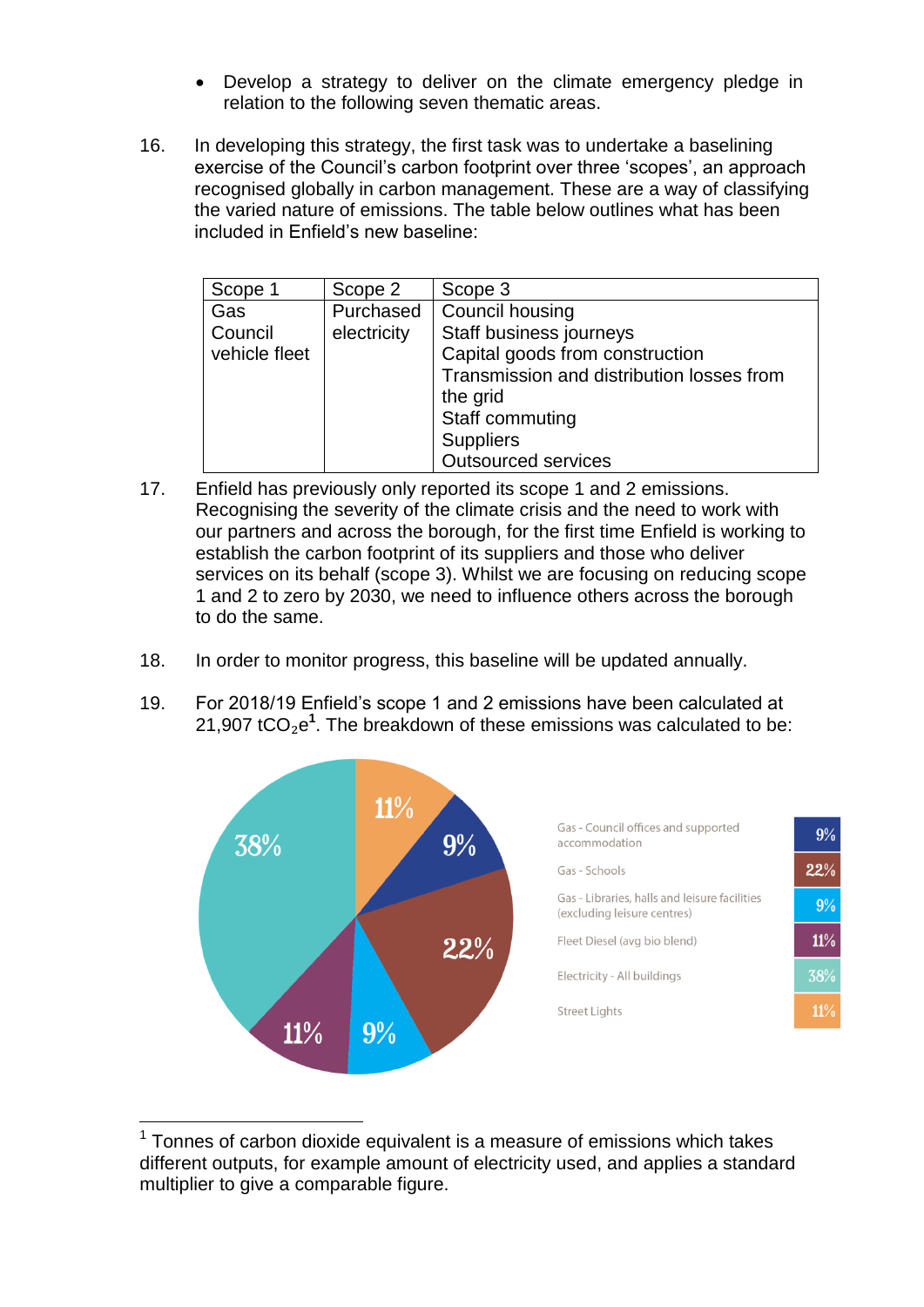- 20. The delivery of the actions within the strategy are based around:
	- A. Reducing our scope 1 and 2 emissions through direct action
	- B. Offsetting the remaining emissions through in borough programmes and investment
	- C. Undertaking a cultural change programme that places the climate at the heart of our decisions.
- 21. Whilst the focus in this initial CAP is on reducing the Council's own emissions, additional emphasis is given to borough wide activities – transport, housing and green spaces. Seven areas have been identified as immediate priorities:
	- 1. The Council's operations
	- 2. Travel
	- 3. Buildings
	- 4. Waste
	- 5. Energy
	- 6. Natural landscape
	- 7. Influencing others.
- 22. For each priority area the Council has identified a number of supporting actions and these are presented along with timescales. There are also performance indicators and targets which will allow progress to be monitored. This reflects our ambition that the CAP is a living document which is regularly reviewed.
- 23. It should be noted that there is also a separate chapter which looks at how the actions in the CAP will be financed. Whilst the details are to be determined as actions are further developed, achieving carbon neutrality and tackling emissions across the borough will be hugely challenging given the budgetary pressures on local government. This means that whilst we are committed to delivering on our plan, the Council's resources alone (including significant commitments to Energetik, LED streetlighting and reforestation) will not be enough. There will need to be ongoing work to access other sources of including grants from the Government and the Mayor of London.
- 24. The CAP is also a document which we want to be owned by a range of stakeholders including businesses, residents and organisations with an interest in climate change. The first step towards this has been via engagement with a range of people:
	- Councillors briefings and draft CAP circulated for comment.
	- Climate change organisations Representatives from a number of organisations (including eXtinction Rebellion, Enfield Climate Action Forum, Divest Enfield and Enfield Help The Climate, Fox Lane District Res. Assn.) responded to the draft CAP.
	- Public The publication of the draft CAP was highlighted via the Council's website and social media. A public meeting was planned for 19 March 2020 but this was cancelled due to Covid-19.
	- Staff There have been workshops and the draft CAP was publicised using internal communications.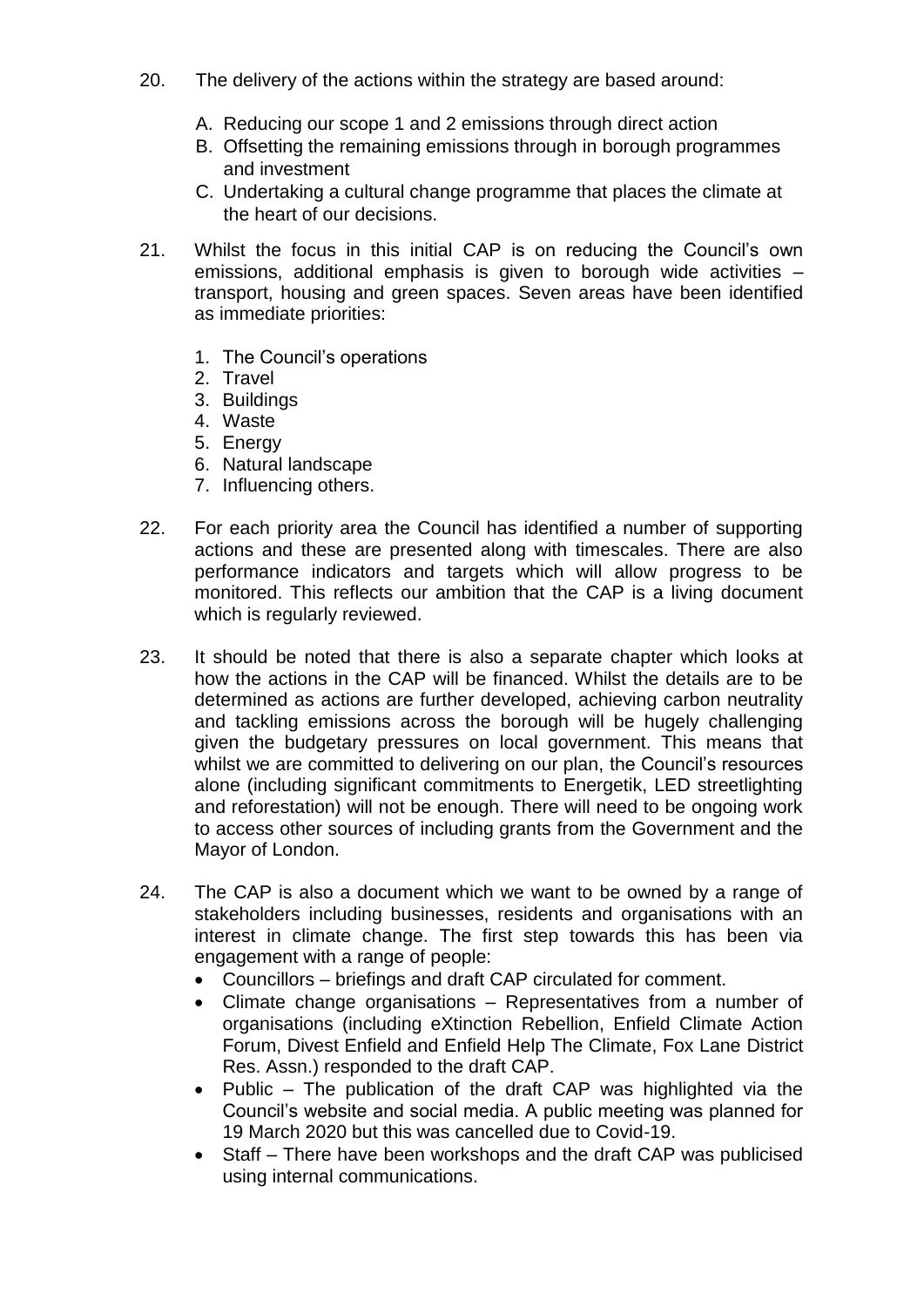The next planned engagement event will be a virtual launch of the CAP shortly after it is adopted. The aim is for people to be able to find out more about the CAP and consider what they can do to address climate change.

- 25. A key part of delivering the CAP is an extensive long-term engagement programme with all stakeholders, as set out in the Influencing Others section. This makes clear our intention to engage proactively with residents, businesses, schools and social care providers as well as regional and national government on the range of actions we need to take to become a carbon neutral organisation and to reduce emissions across the borough.
- 26. In terms of the public engagement, a range of responses on the draft CAP were received, including from a number of representative organisations as noted in 3,14. Appendix 2 includes an overview of the main themes arising from responses.
- 28. When considering all of the responses received, even where they have the potential to reduce emissions, it was in the context of the ongoing funding challenges faced by the Council and what we can reasonably control and influence at this time. The CAP reflects this and represents an achievable and manageable plan which delivers on the commitments made by the Council. However, as the actions are developed and delivered there will be new opportunities, which means (as noted above) some of the suggestions put forward will form part of our climate change work going forward.
- 29. As for the practicalities of delivering the CAP, a number of supporting workstreams have been identified; these group together related areas of work within the themes. In some cases, these have already started and, with senior management leading them, will be the mechanism for delivering the numerous actions. Two of these workstreams focus on the management and communications (including engagement) of the CAP. These will be led by a member of the executive management team, to ensure the CAP is a corporate priority and to deliver a climate change in all policies approach.

### **Safeguarding Implications**

30. None identified as arising directly from reducing carbon emissions.

### **Public Health Implications**

- 31. The World Health Organisation in its 2003 report *'Global climate change and health: an old story writ large'* noted that:
- 32. "Populations of all animal species depend on supplies of food and water, freedom from excess infectious disease, and the physical safety and comfort conferred by climatic stability. The world's climate system is fundamental to this life-support."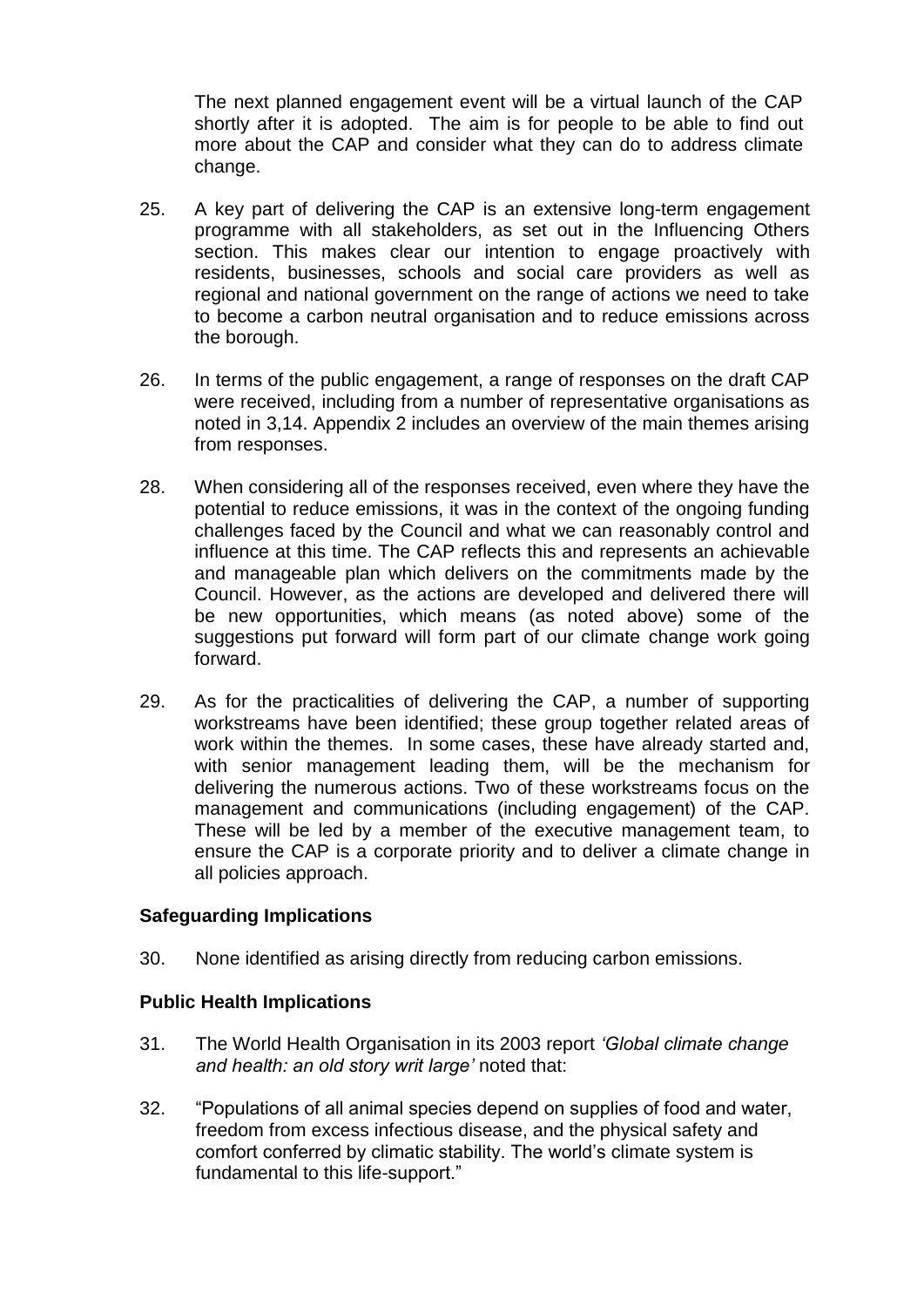- 33. The climate change emergency that we currently face is having a direct impact on the world's life support, which in turn has a range of health impacts.
- 34. Some of these could be positive, for example more temperate winters leading to a reduction in the seasonal peak in deaths.
- 35. However, as recent events have shown, overwhelmingly these impacts will be negative including the direct impacts on health arising from adverse weather events, such as peaks in deaths attributable to respiratory illnesses in periods of high temperatures. Therefore, the CAP, seeks to drastically reduce the Council's own carbon emissions and lead by example to encourage others to do likewise. This will have a positive impact on resident's health.
- 36. The CAP has significant synergy with the Joint Health and Wellbeing Strategy (HWBS) which encompasses work on reducing smoking, increasing physical activity and improving access to healthy foods. As well as addressing the overall negative impacts of climate change, many of the actions in the CAP will have more direct health benefits addressing priorities within the HWBS such as:
	- Increasing the use of low carbon and zero carbon forms of transport reduces air pollution and, given our ambition for more people to walk and cycle, should also reduce the health damaging effects of motorised transport e.g. road traffic injuries, community segregation and noise and physical inactivity.
	- By encouraging a sustainable food offer within the borough we will contribute to better nutrition among residents as well as reduced carbon emissions.
	- Similarly, by reducing smoking among residents we will contribute to reducing the negative impact that tobacco production has on the environment as well as also achieve improved health outcomes.

Other positive health benefits to the CAP include:

• Improving the quality of housing stock, including providing better insultation, has a positive impact on mental health and could reduce incidents of conditions such as hypothermia and excess winter deaths.

In addition, consideration of reducing the impact of climate change amongst the most socially and economically vulnerable residents will also positively impact on health inequalities.

37. Given this, overall the actions proposed in the CAP will support Public Health's efforts to embed Health in all Policies across the Council.

### **Equalities Impact of the Proposals**

38. The Enfield Climate Action Plan sets out a number of actions which will reduce carbon emissions both from the Council's operations but also more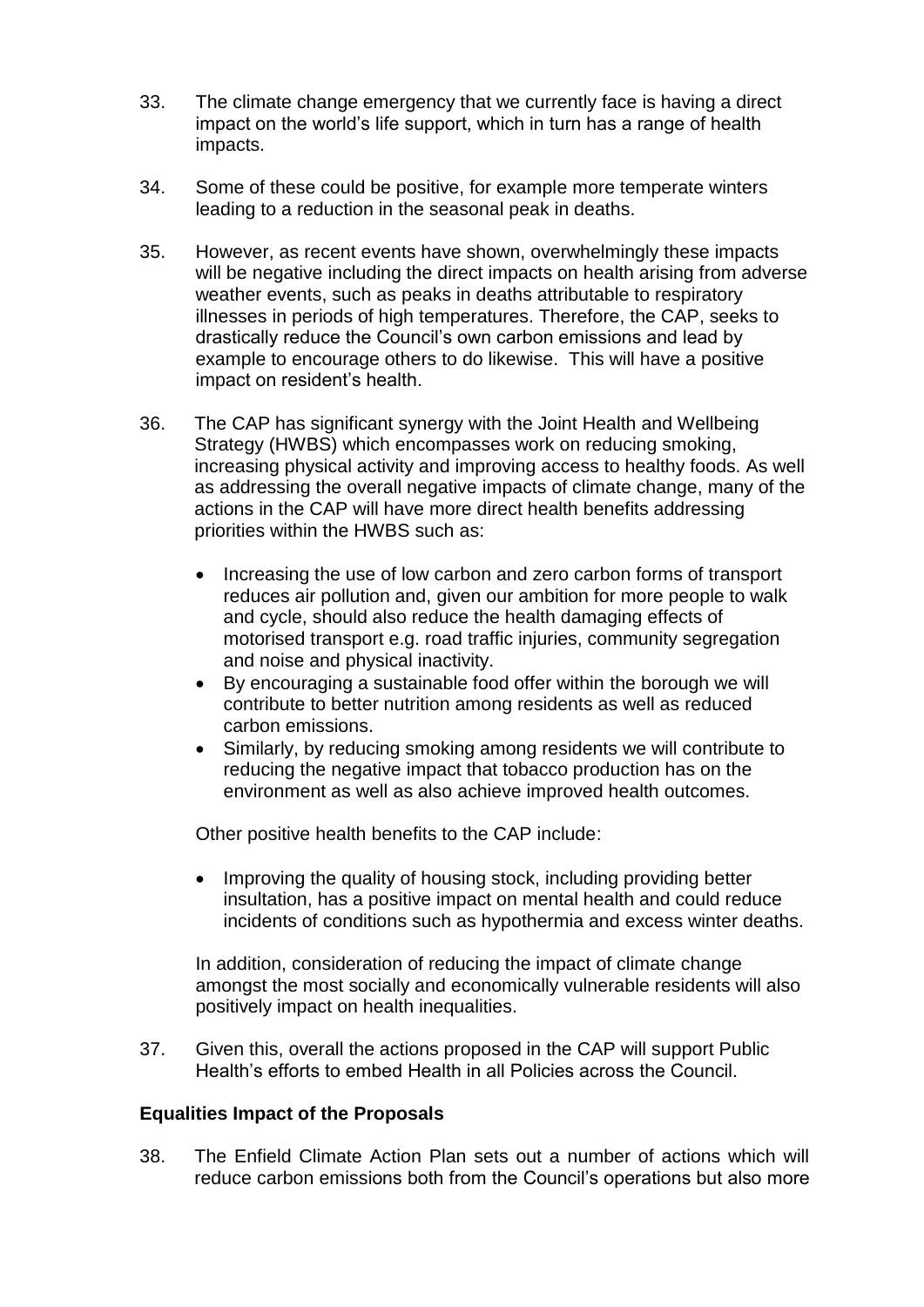widely across the borough. Reducing carbon emissions is universally beneficial and acting on climate change is urgently required to prevent catastrophic consequences (for example flooding and severe weather incidents) for our community in Enfield and communities around the world.

- 39. Given it is the most vulnerable in society, as well as those on low incomes, who tend to be most impacted upon by extreme events, addressing them through the actions set out in the CAP will have positive equalities impacts.
- 40. In terms of the specific actions set out in the CAP, where there are changes required to the way we, as a Council work, then these will be assessed with any negative equalities impacts identified and mitigated as far as possible, taking into account the importance of addressing climate change.

#### **Environmental and Climate Change Considerations**

- 41. The Climate Action Plan which accompanies the report sets out how Council operations will be carbon neutral by 2030.
- 42. The Climate Action Plan which accompanies the report provides a framework for making the borough carbon neutral by 2040.

### **Risks that may arise if the proposed decision and related work is not taken**

| <b>Risk Category</b> | <b>Comments/Mitigation</b>                                                                                                                                                                                                                                                                                                                                                                                                                            |
|----------------------|-------------------------------------------------------------------------------------------------------------------------------------------------------------------------------------------------------------------------------------------------------------------------------------------------------------------------------------------------------------------------------------------------------------------------------------------------------|
| <b>Strategic</b>     | Risk: There is significant change in national and / or regional<br>climate change policy                                                                                                                                                                                                                                                                                                                                                              |
|                      | <b>Mitigation:</b> Irrespective of national and / or regional policy, the<br>Council has committed to be carbon neutral by 2030. A priority<br>of the CAP is 'Influencing others' which includes actions to<br>influence national and regional government. In terms of whether<br>the CAP is doing enough to reduce carbon emissions, the 2030<br>target date it aims to achieve is far more challenging than the<br>UK national target date of 2050. |
| <b>Reputational</b>  | <b>Risk:</b> The Council does not deliver against the targets in the<br>CAP                                                                                                                                                                                                                                                                                                                                                                           |
|                      | <b>Mitigation:</b>                                                                                                                                                                                                                                                                                                                                                                                                                                    |
|                      | The CAP is ambitious and delivering it will require taking<br>٠<br>bold and sometimes unpopular action. However, it is also<br>realistic with actions which can be delivered in the<br>timescales identified.<br>The Council already has a track record of success in respect<br>$\bullet$<br>of reducing carbon emissions and taking forward innovative                                                                                              |
|                      | approaches.<br>Implementation of the CAP will be overseen by a senior<br>$\bullet$                                                                                                                                                                                                                                                                                                                                                                    |
|                      | manager with a dedicated resource maintained to support                                                                                                                                                                                                                                                                                                                                                                                               |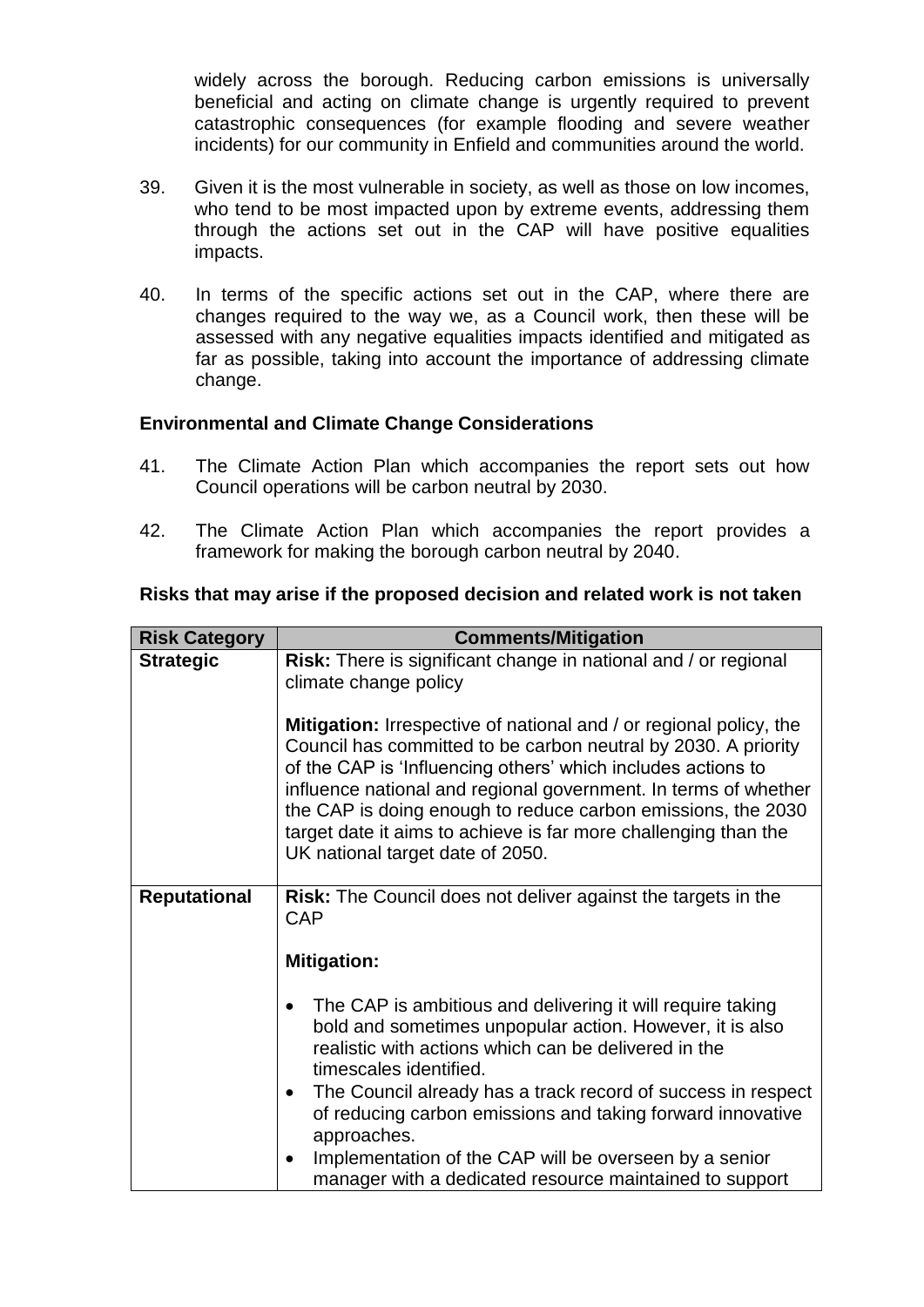|                                          | this.<br>There will also be regular monitoring of the CAP to ensure<br>$\bullet$<br>that targets are being met and, where not, that remedial<br>actions are put in place.                                                                                                                        |
|------------------------------------------|--------------------------------------------------------------------------------------------------------------------------------------------------------------------------------------------------------------------------------------------------------------------------------------------------|
| <b>Regulatory</b>                        | Risk: Failure to comply with statutory requirements and / or<br>there are conflicting priorities.                                                                                                                                                                                                |
|                                          | Mitigation: The Council's response to climate change will be in<br>line with current statutory requirements. Where these limit our<br>ability to deliver on climate change commitments or there are<br>conflicting priorities, we will seek to influence others to change<br>these requirements. |
| Sustainability /<br><b>Environmental</b> | Risk: The Council does not deliver against the targets in the<br>CAP                                                                                                                                                                                                                             |
|                                          | <b>Mitigation:</b>                                                                                                                                                                                                                                                                               |
|                                          | The CAP is ambitious and delivering it will require taking<br>$\bullet$<br>bold and sometimes unpopular action. However, it is also<br>realistic with actions which can be delivered in the<br>timescales identified.                                                                            |
|                                          | The Council already has a track record of success in respect<br>$\bullet$<br>of reducing carbon emissions and taking forward innovative<br>approaches.                                                                                                                                           |
|                                          | Implementation of the CAP will be overseen by a senior<br>٠<br>manager with a dedicated resource maintained to support<br>this.                                                                                                                                                                  |
|                                          | There will also be regular monitoring of the CAP to ensure<br>$\bullet$<br>that targets are being met and, where not, that remedial<br>actions are put in place.                                                                                                                                 |

## **Risks that may arise if the proposed decision is taken and actions that will be taken to manage these risks**

| <b>Financial</b> | <b>Risk:</b> Impact on Council funding in the absence of other funding<br>sources limit the implementation of the CAP                                                                                                               |
|------------------|-------------------------------------------------------------------------------------------------------------------------------------------------------------------------------------------------------------------------------------|
|                  | <b>Mitigations:</b>                                                                                                                                                                                                                 |
|                  | There will be a dedicated resource maintained to oversee<br>implementation of the CAP.                                                                                                                                              |
|                  | • Grants will be sought to fund the CAP as opportunities arise.<br>It is envisaged that such opportunities will increase as<br>central and regional government seeks to address their own<br>targets for net zero carbon emissions. |
|                  | • The CAP includes a number of actions which should not<br>have an impact on Council funding; they will simply involve<br>new ways of working.                                                                                      |
|                  | • The CAP also includes actions which, following initial                                                                                                                                                                            |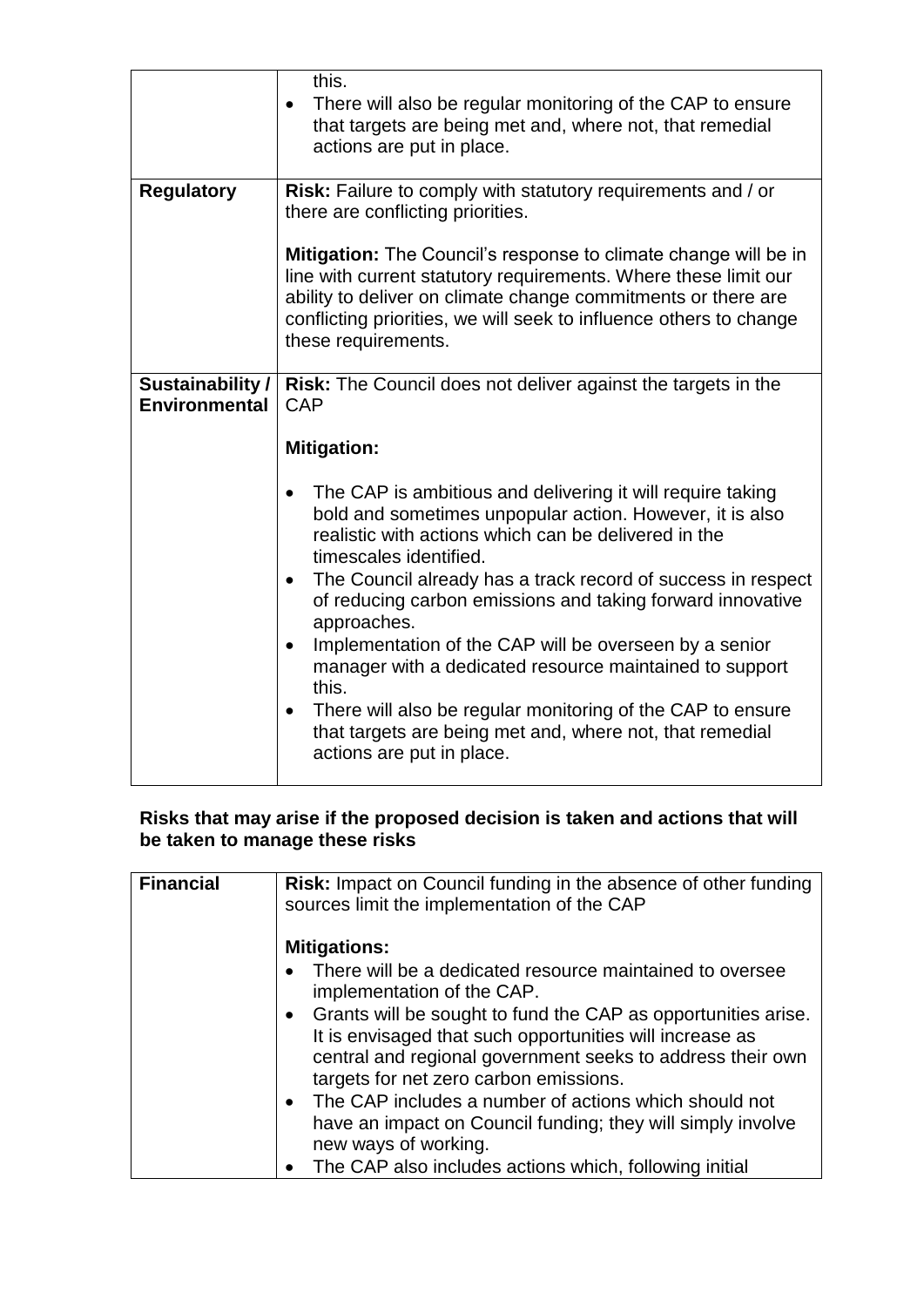| investment costs, will see long term net savings (for<br>example the introduction of LED street lights).<br>• There will be opportunities for revenue generation, for<br>example through energy generation and trading on the<br>Council's expertise in some areas.<br>• Continuing work to influence national and regional policy to<br>make sure that climate change remains a priority and that<br>funding for related activities, such a property retrofit<br>programmes, are funded. |
|-------------------------------------------------------------------------------------------------------------------------------------------------------------------------------------------------------------------------------------------------------------------------------------------------------------------------------------------------------------------------------------------------------------------------------------------------------------------------------------------|
|                                                                                                                                                                                                                                                                                                                                                                                                                                                                                           |

## **Financial Implications**

- 43. Achieving carbon neutrality and tackling emissions across the borough will be hugely challenging given the budgetary pressures on local government. There will be numerous conflicting demands on the Council's finite resources.
- 44. Nonetheless, despite these financial challenges, the Council has successfully invested in carbon reduction where there has been a clear business case. Council approved £5.236m for LED lighting for 2020/21 as part of its Capital Strategy to de-carbonise its infrastructure and generate £0.51m of revenue savings in the 2020/21.
- 45. Similarly, the Council's Ten-Year Capital Programme for 2020/21 and 2021/22 includes £19.28m and £13.25m respectively for Energetik, its wholly owned heat network company. The Council seeks to support a local carbon future, while generating more than £10m of interest payments above the cost of financing over the lifetime of its loans, besides building a sustainable and attractive business.
- 46. Funding has also been secured to create 60 hectares of new woodland in the north of the Borough.
- 47. A number of the actions in the CAP are already committed and funded, as highlighted above this includes committed investment, but some are new areas which need further development. This will include identifying the detailed financial implications of delivering these actions.
- 48. Where additional resources are required this will require the identification of funding sources, with some already identified in the CAP. As with all Council decisions, as separate actions/reports are brought forward for approval, where required they will be supported by business cases and there will be full consideration of the wider financial implications on the overall budget.
- 49. There will also be opportunities to reduce costs by operating more efficiently, for example by using less energy and water, and to generate revenue through climate change activities.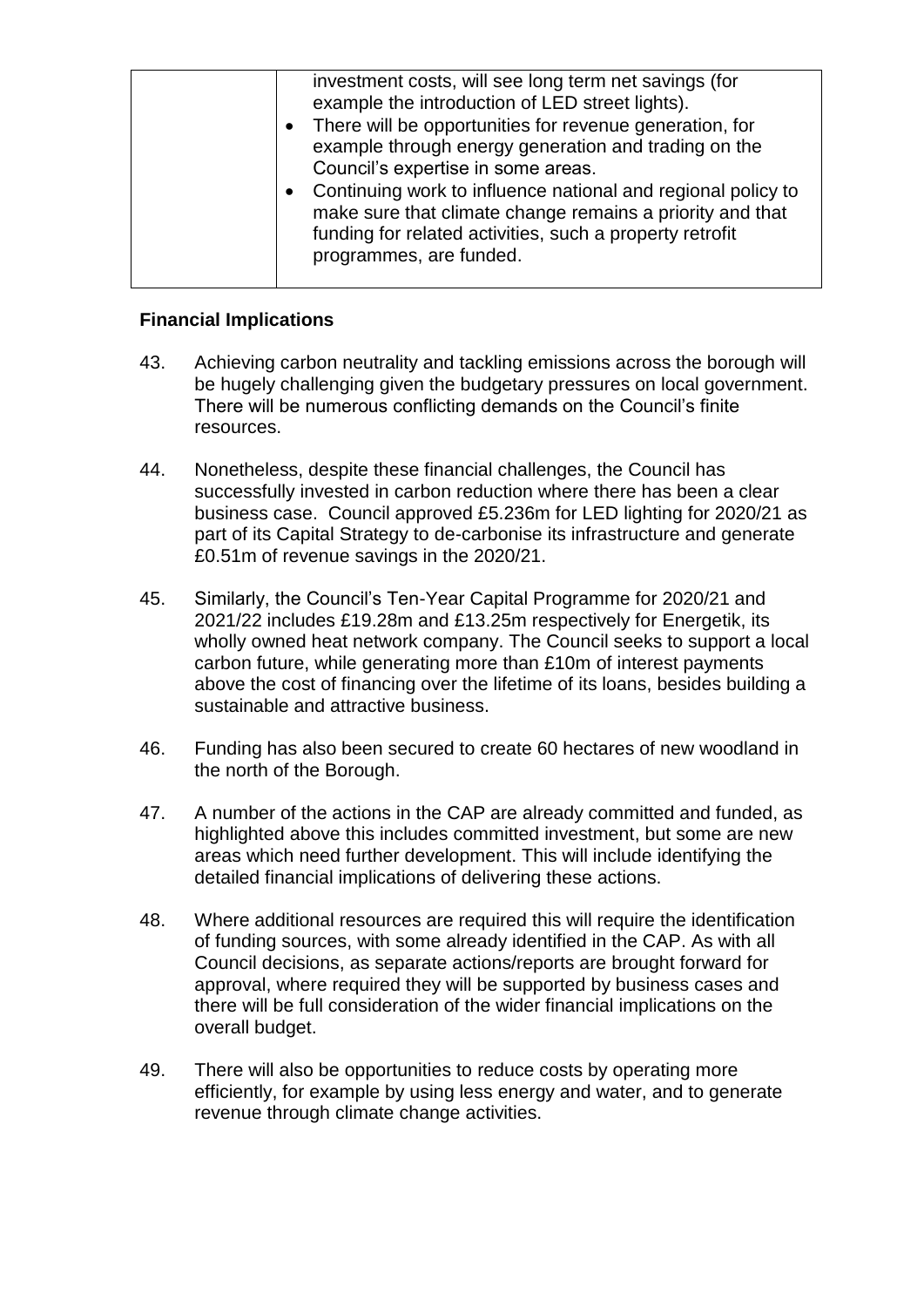- 50. All opportunities for external resources will need to be explored, including grants from Central Government and the GLA. Examples of potential external funding sources include:
	- Accessing the renewable heat incentive (RHI).
	- Salix funding for specific projects.
	- Heat Networks Investment Project funding to further develop Energetik's heat network.
	- Office of Low Emission Vehicles funding for electric vehicle infrastructure.
- 51. It is also noted that there will be specific initiatives in focus areas (for example low carbon infrastructure and renewables) which, following internal capacity building as set out in the CAP, the Council will be well equipped to access.

# **Legal Implications**

- 52. Section 3 LGA Local Government Act 1999 (as amended) requires an authority "to make arrangements to secure continuous improvement in the way in which its functions are exercised, having regard to a combination of economy, efficiency and effectiveness" ("the best value duty"). It also obliges the authority to consult certain groups of persons "for the purpose of deciding how to fulfil the duty" (s.3(2)). In line with this duty, this report seeks authority to publish a draft Climate Action Plan for the purpose of engaging with a range of stakeholders on how to fulfil its commitment to be carbon neutral by 2030.
- 53. The Climate Change Act 2008 requires the UK to achieve an 80% reduction in greenhouse gas levels (below 1990 levels) by 2050. The Prime Minister announced on 12th June 2019 that the UK will eradicate its net contribution to climate change by 2050. The Climate Change Act 2008 (2050 Target Amendment) Order 2019 amends the 2008 Act.
- 54. The Government's commitment to the Paris Agreement, and its ratification by the UK in November 2016 is another important consideration. The Paris Agreement is aimed at tackling climate change by cutting greenhouse gas emissions and keeping global temperatures "well below" 2°C above pre-industrial levels and to pursue efforts to limit warming to 1.5°C.

### **Workforce Implications**

- 55. The Council's staff have been instrumental in developing the CAP and will be essential to its the successful implementation. The actions set out in the CAP include some which will require changes to the way we work as an organisation, including embedding a climate change in all policies approach, with climate champions supporting this.
- 56. While some of these changes might not be popular, initial engagement shows that staff see the overall benefits of reducing carbon emissions and support the Council taking action.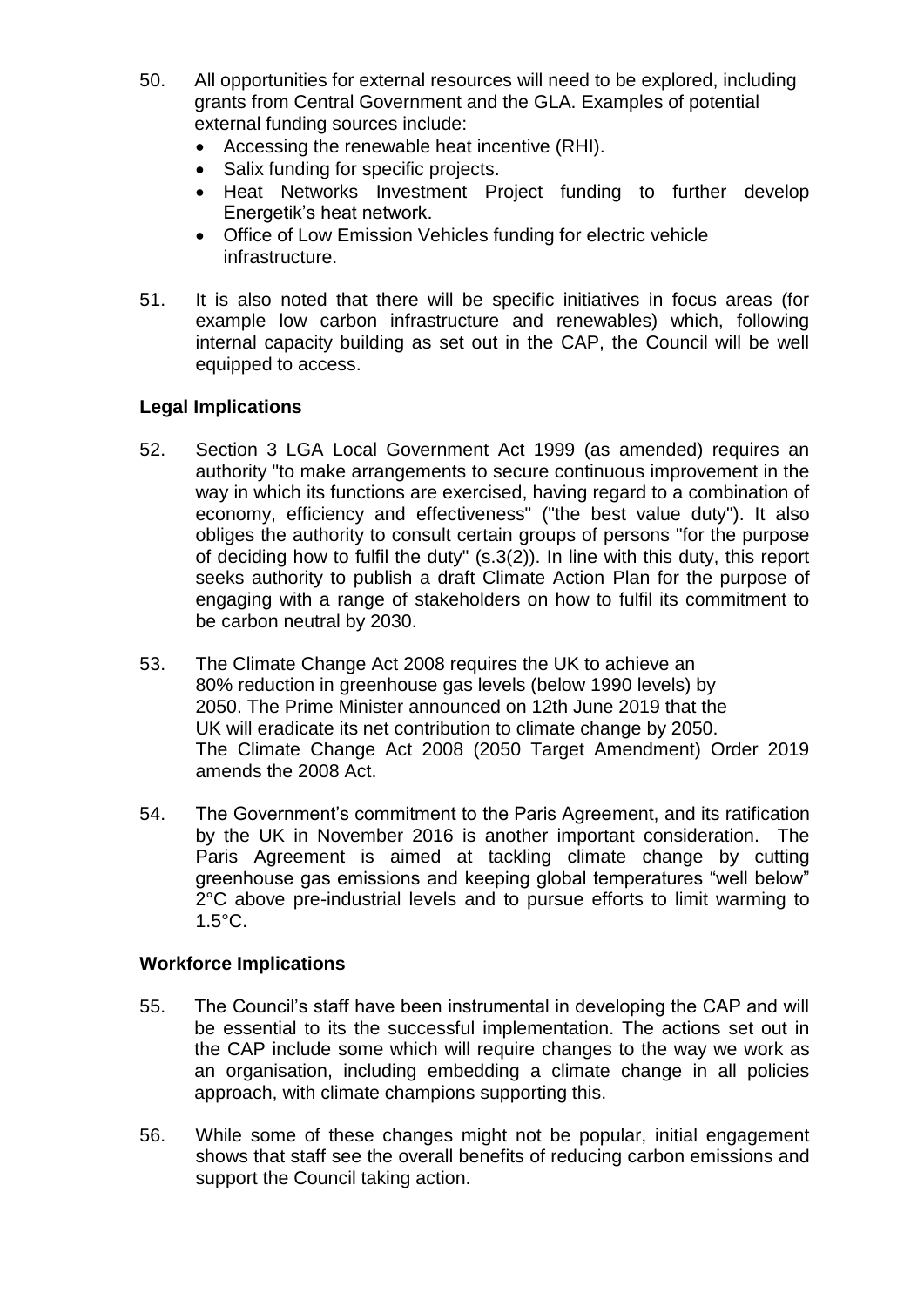57. Where changes impact on contractual terms and conditions, staff engagement and consultation will be undertaken in line with statutory requirements and agreed HR policies.

## **Property Implications**

- 58. Buildings and assets make up 89% of the Council's scope 1 and 2 emissions. Therefore, the CAP sets out measures to achieve significant reductions in these emissions through an energy efficiency investment programme:
	- Light sensors in all council buildings by 2024 (date to be reviewed and updated following financial assessment)
	- LED lights in all council buildings by 2025 (date to be reviewed and updated following financial assessment)
	- Review building management practices to maximise the non-cost measures through efficient building management.
	- Comprehensively meter water usage across the largest buildings across the council's portfolio and install water saving devices in all council buildings
	- Where appropriate the council will install metering and sub-metering for all council buildings in the areas of energy and water by 2023
	- Further consolidate our council property estate, while continuing to provide good public services in appropriate locations.

This programme will see buildings and assets improved so the overall implications are expected to be positive.

59. At this time the detailed financial and funding implications of delivering the CAP are still be determined and will be identified as separate actions are brought forward.

### **Other Implications**

60. The key performance and data implications are:

| Implication        | <b>Mitigations</b>                              |
|--------------------|-------------------------------------------------|
| Annual baseline    | Dedicated resource maintained to oversee        |
| refresh - Staff    | delivery of the CAP including baseline updates. |
| resources required |                                                 |
| to collect and     | The majority of the inputs into the baseline    |
| collate updated    | should be available publicly or locally because |
| baseline data.     | they are already regularly collected.           |
|                    |                                                 |
|                    | A tool has been developed which should          |
|                    | streamline the collation of the data inputs.    |
|                    |                                                 |
| Performance        | Dedicated resource maintained to oversee        |
| monitoring - Staff | delivery of the CAP including performance       |
| resources required | monitoring.                                     |
| to collect and     |                                                 |
| collate            | The majority of the performance targets are     |